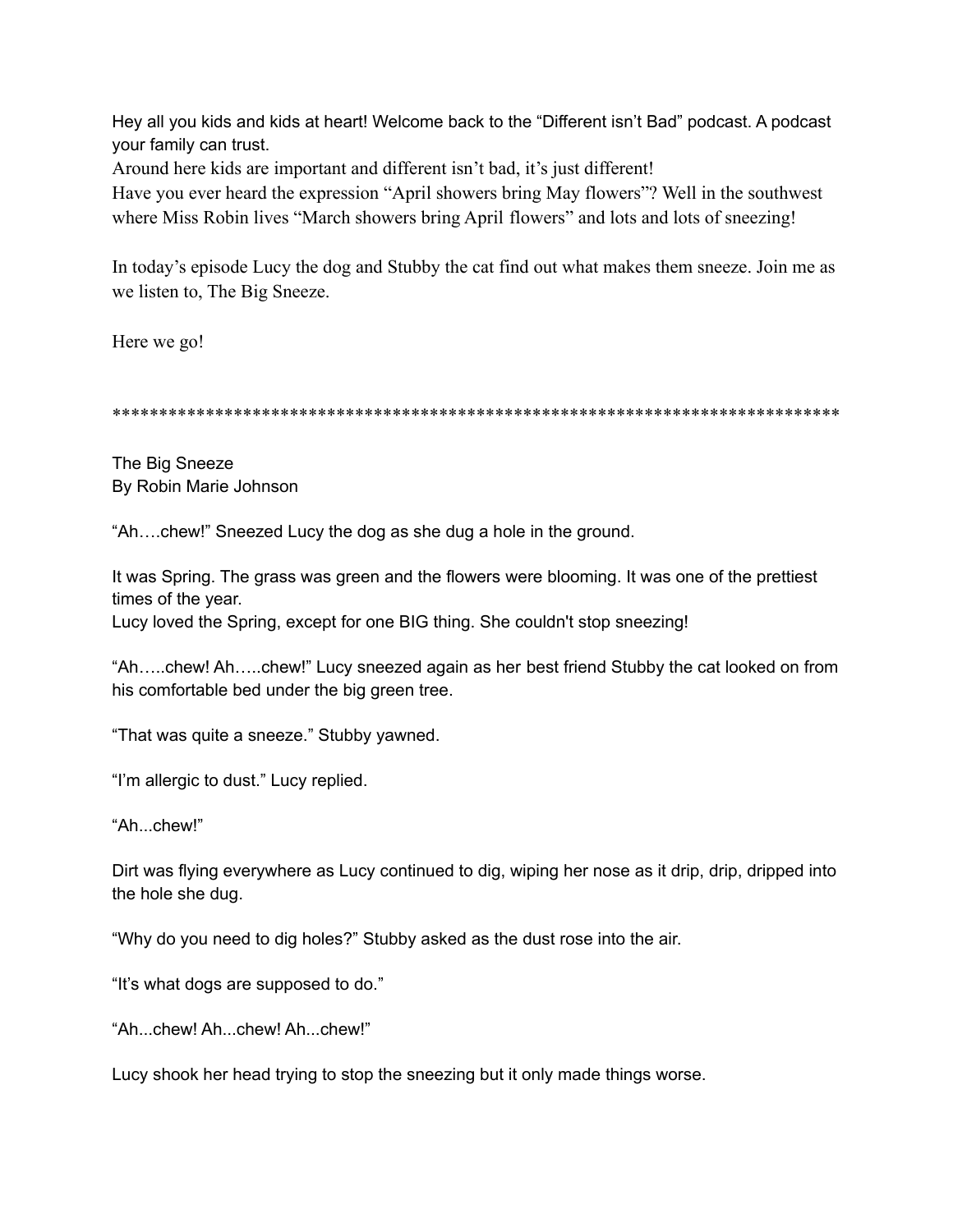"Why don't you stop digging for awhile and join me under the tree where it's cool and less dusty." Stubby invited.

"Stop digging for awhile? Well alright maybe then I wouldn't sneeze." Lucy said

Covering the hole back up with dirt Lucy followed Stubby relaxing under the big Oak tree letting the cool breeze blow the dust off their faces.

"See, isn't this better?" Stubby purred.

"No more sneezing."

Lucy rolled over and wiggled around. She loved the smell of freshly cut green grass.

"You are right, Stubby. No dirt, no sneezing."

"Ah...chew!"

It was the biggest sneeze Lucy had ever heard and it was coming out of Stubby's mouth.

Lucy looked over to see Stubby with his paw over his mouth and a huge grin on his face.

"I'm allergic to grass." Stubby sighed.

"Then why do you lay in it all day?" Lucy asked.

"Because that's what cats are supposed to do." Stubby replied.

Ha Ha Ha

"We are so silly they laughed. Then Lucy snuggled up next to Stubby smiling and they closed their eyes for an afternoon nap. \*\*\*\*\*\*\*\*\*\*\*\*\*\*\*\*\*\*\*\*\*\*\*\*\*\*\*\*\*\*\*\*\*\*\*\*\*\*\*\*\*\*\*\*\*\*\*\*\*\*\*\*\*\*\*\*\*\*\*\*\*\*\*\*\*\*\*\*\*\*\*\*\*\*\*\*\*\*\*\*\*\*\*\*\*\*\*\*\*\*\*\*\*\*\*\*\*\*\*\*\*\*\*\*\*

Ok, kids and kids at heart. it's time to connect! Remember to pause the podcast after each question and let everyone have a chance to share.

- 1. What made Lucy the dog sneeze?
- 2. Why do you think Lucy was digging a hole?
- 3. What made Stubby the cat sneeze?
- 4. Why do you think we sneeze more in the Spring?
- 5. What makes you sneeze?

\*\*\*\*\*\*\*\*\*\*\*\*\*\*\*\*\*\*\*\*\*\*\*\*\*\*\*\*\*\*\*\*\*\*\*\*\*\*\*\*\*\*\*\*\*\*\*\*\*\*\*\*\*\*\*\*\*\*\*\*\*\*\*\*\*\*\*\*\*\*\*\*\*\*\*\*